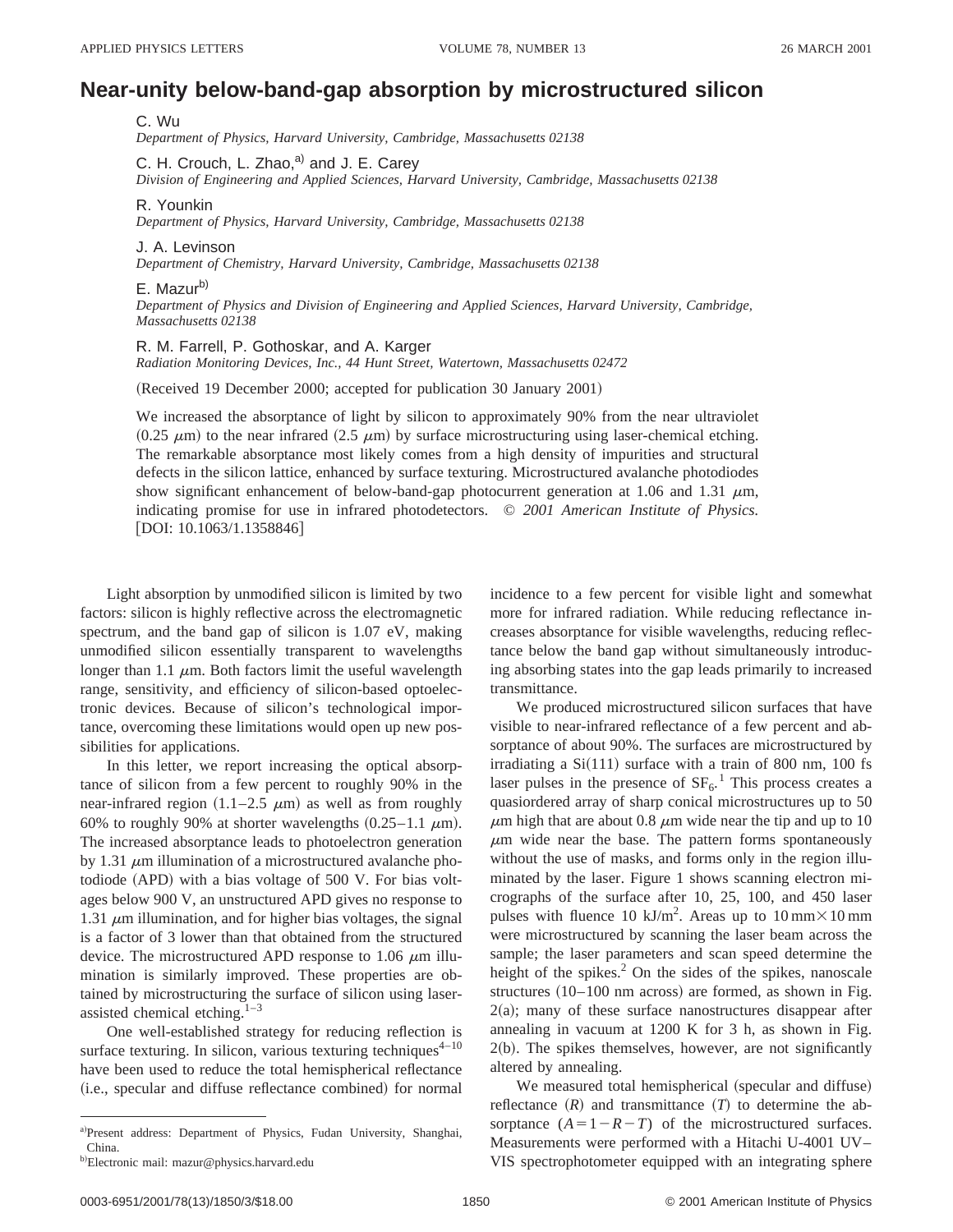

FIG. 1. Scanning electron micrographs of silicon spikes formed in  $SF<sub>6</sub>$  after 10, 25, 100, and 450 laser pulses (pulse duration: 100 fs; fluence:  $10 \text{ kJ/m}^2$ ).

detector. Figure 3 shows the absorptance for three microstructured surfaces of varying spike heights  $(1-2, 4-7, 4)$ 10–12  $\mu$ m), for an annealed sample (spike height 10–12  $\mu$ m), and for the substrate silicon prior to microstructuring [ $n-Si(111)$ , 260  $\mu$ m thick, with resistivity  $\rho=8-12 \Omega$  m].<sup>11</sup> Removing the native oxide layer by etching with HF does not affect the absorptance. Annealing was performed in vacuum for 3 h at 1200 K. The absorptance is 90% or more over the range  $0.3-2.5 \mu m$  for the surface with  $10-12 \mu m$ spikes, and decreases somewhat for surfaces with shorter spikes. The absorptance of the annealed sample is essentially unchanged above the band gap ( $\lambda$ <1.1  $\mu$ m), but decreases significantly below the band gap  $(\lambda > 1.1 \mu m).^{12}$ 

We observe significantly enhanced photocarrier production in microstructured silicon at infrared wavelengths near and below the band gap. We microstructured half of the light collection area of ordinary silicon APDs, leaving half unaltered. With no further processing of the devices, we measured the response (photocurrent) of both areas to illumination from the 1.064  $\mu$ m line of a Nd:YAG pulsed laser and from a 1.310  $\mu$ m diode laser (cw, chopped at 100 Hz). Figure 4 shows the response of the flat and the microstructured areas to 1.310  $\mu$ m light (response at 1.064  $\mu$ m is similar).



Spike height increases with increasing number of laser pulses. FIG. 3. Absorptance (A) of microstructured silicon surfaces and unstructured silicon substrate.

Illuminating the microstructured area generates a response at bias voltage 500 V and higher, whereas the unstructured area shows no measurable response for bias voltage less than 900 V. For a bias of 900 V or greater, at both 1.064 and 1.310  $\mu$ m, photocarrier production from the microstructured area is at least three times that from the unstructured area. There is no detectable difference in noise from the two areas.

To identify a mechanism for the observed below-bandgap absorption and photocarrier production of microstructured silicon, we analyzed the chemical composition and the structure of the spikes. We performed secondary ion mass spectrometry (SIMS) to determine the chemical composition of our samples to a depth of approximately  $1 \mu$ m. The results reveal an extremely high concentration of sulfur after microstructuring  $({\sim}1$  part in  $10^3$ ), and a substantially lower, but still significant, concentration of fluorine  $(\sim 1$  part in 10<sup>5</sup>). Both the sulfur and fluorine content are highest just below the surface and decrease deeper into the sample. After annealing for 3 h at 1200 K, both concentrations decrease by roughly a factor of 2.

We examined the crystallinity of microstructured silicon with electron backscattering and ion channeling. The electron backscattering measurements show that the surface lay-



FIG. 2. Scanning electron micrograph of the sides of the spikes (a) before and (b) after annealing in vacuum at 1200 K for 3 h. Note that annealing eliminates many of the surface nanostructures.



FIG. 4. Photocurrent from 1.310  $\mu$ m excitation of microstructured and ordinary silicon detection areas of an avalanche photodiode (APD).